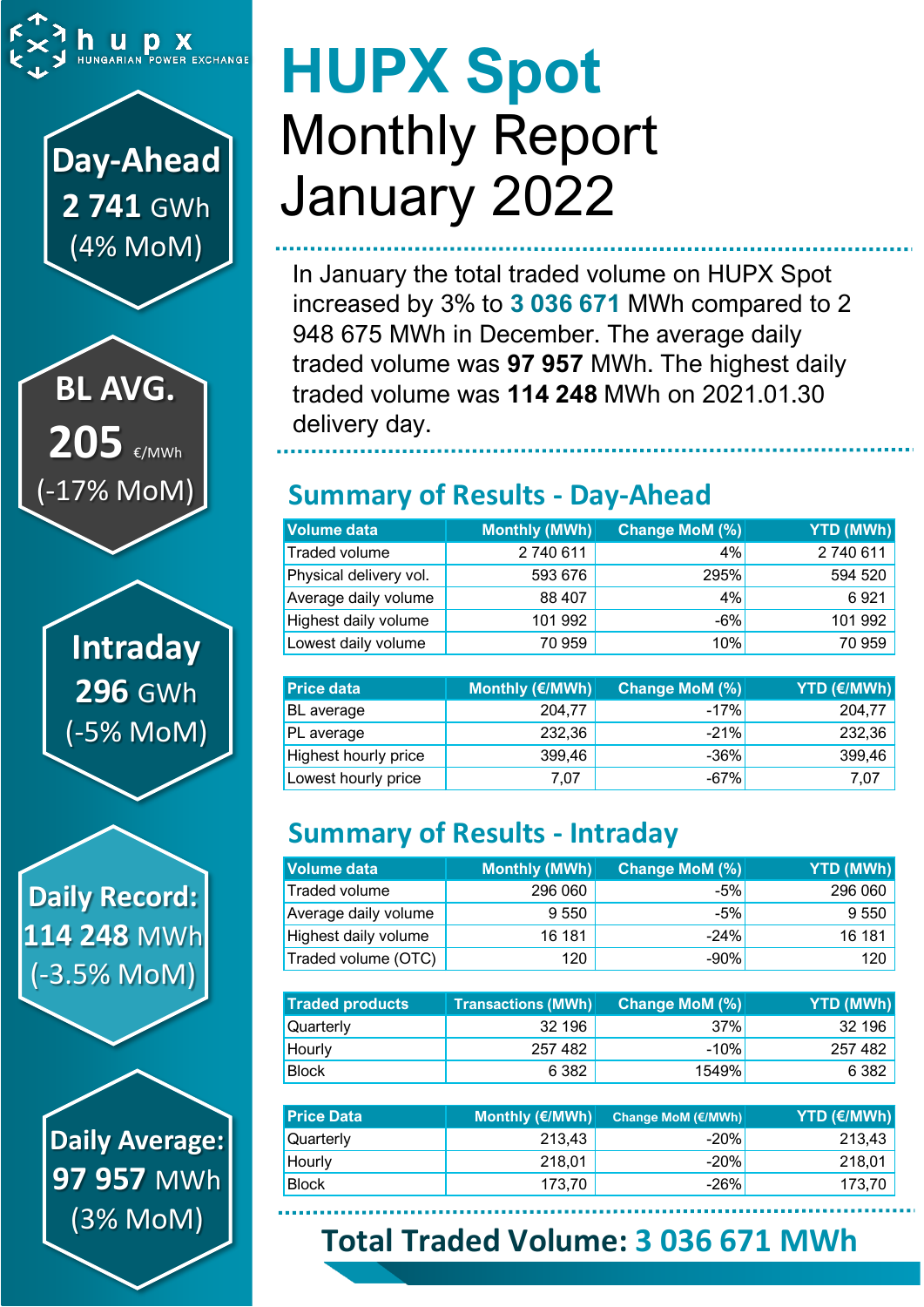# **Combined Results**

# **Daily Volumes**



### **Hourly Average Prices**



# **ID/DAM Price Spread**

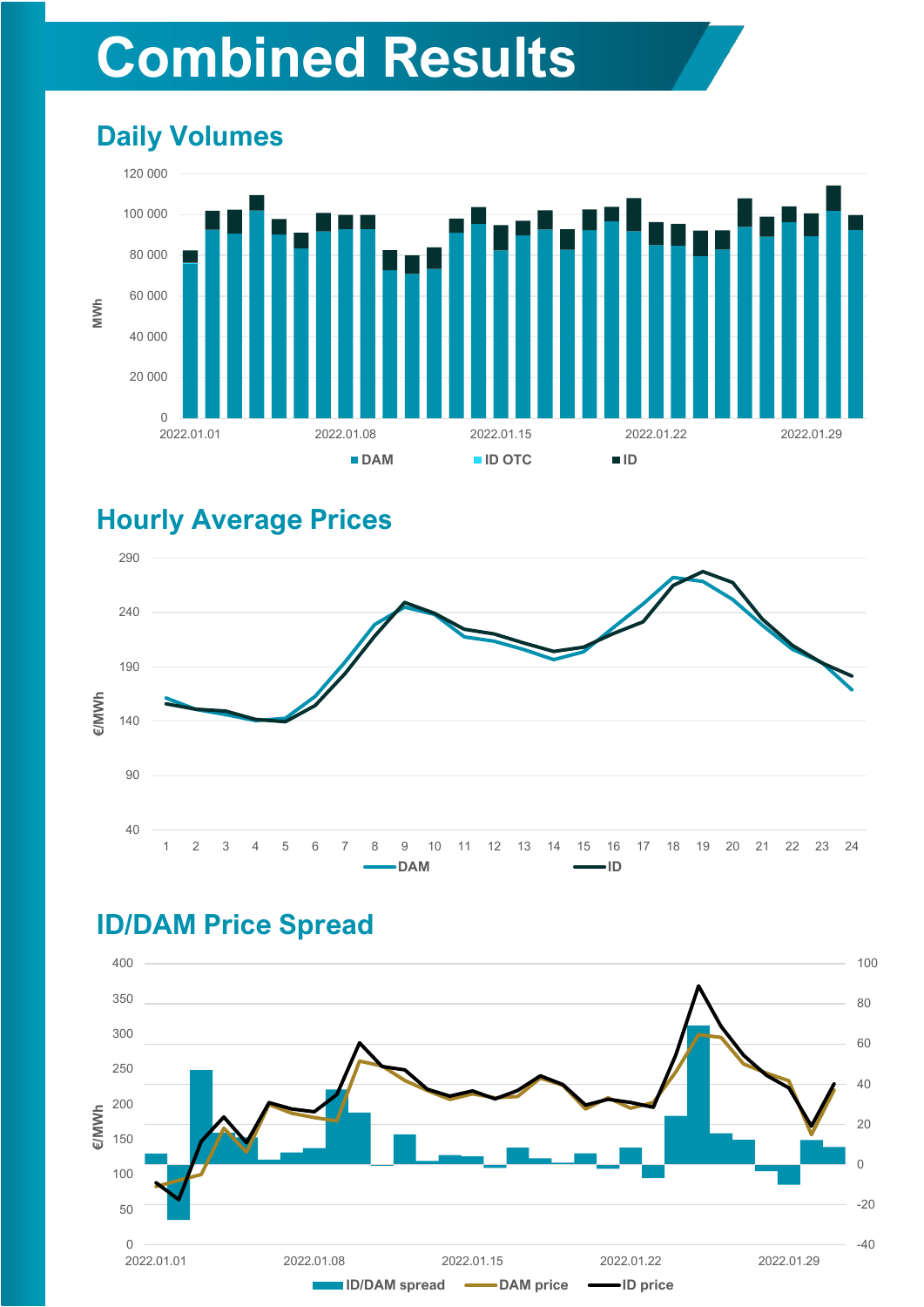# **Day-Ahead Market**

# **Regional Prices**







# **Hungarian Net Position**

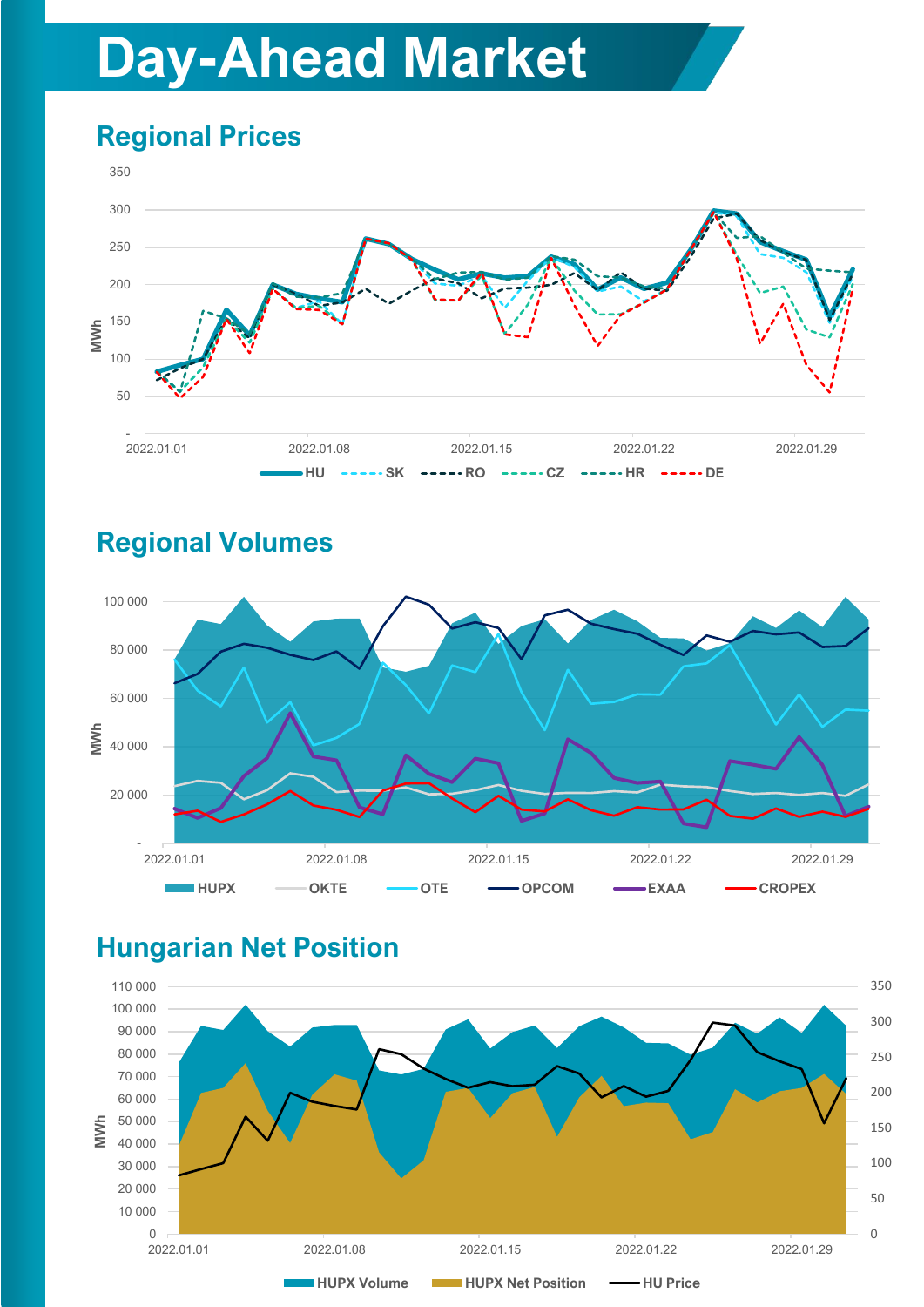### **System Load**



# **Intraday Market**

# -100 100 300 500 700 900 2022.01.01 2022.01.08 2022.01.15 2022.01.22 2022.01.29 **€/MWh Range 60 min average 15 min average**